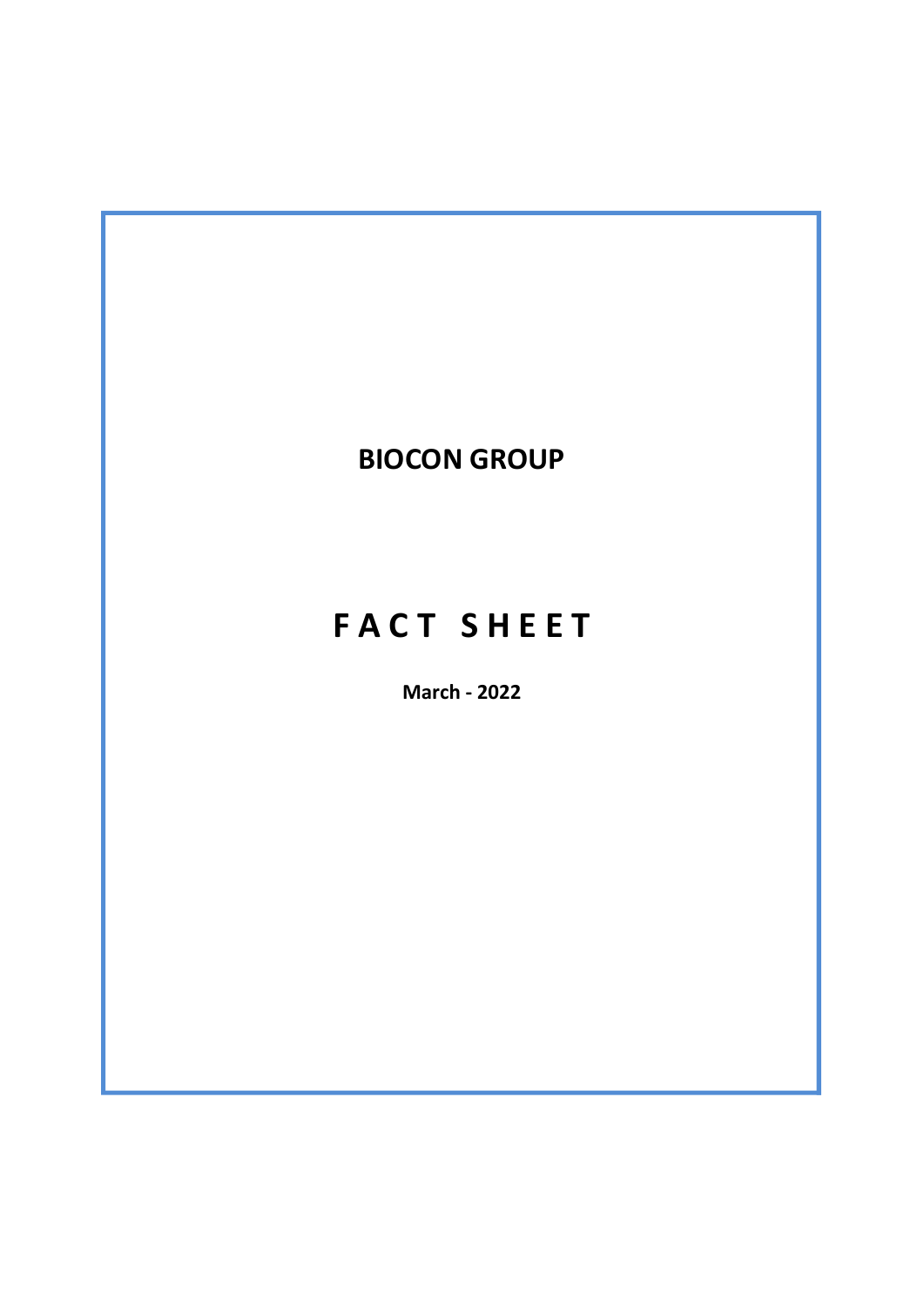| <b>BIOCON LIMITED (CONSOLIDATED)</b><br><b>PROFIT &amp; LOSS STATEMENT</b><br>(Rs. Crores) |                 |                 |                   |  |
|--------------------------------------------------------------------------------------------|-----------------|-----------------|-------------------|--|
| <b>Particulars</b>                                                                         | <b>Q4'FY 22</b> | <b>Q4'FY 21</b> | <b>Variance %</b> |  |
| <b>INCOME</b>                                                                              |                 |                 |                   |  |
| Generics                                                                                   | 717             | 570             | 26%               |  |
| Biosimilars                                                                                | 982             | 664             | 48%               |  |
| <b>Novel Biologics</b>                                                                     | 12              | 11              | 17%               |  |
| <b>Research services</b>                                                                   | 758             | 659             | 15%               |  |
| Inter-segment                                                                              | (61)            | (61)            | 0%                |  |
| <b>Revenue from operations #</b>                                                           | 2,409           | 1,842           | 31%               |  |
| Other income                                                                               | 67              | 205             | $-67%$            |  |
| <b>TOTAL REVENUE</b>                                                                       | 2,476           | 2,048           | 21%               |  |
| <b>EXPENDITURE</b>                                                                         |                 |                 |                   |  |
| Material & Power costs                                                                     | 911             | 647             | 41%               |  |
| Staff costs                                                                                | 428             | 414             | 3%                |  |
| Research & Development expenses*                                                           | 191             | 127             | 50%               |  |
| Other expenses                                                                             | 288             | 218             | 32%               |  |
| Manufacturing, staff & other expenses                                                      | 1,817           | 1,406           | 29%               |  |
| <b>EBITDA</b>                                                                              | 659             | 641             | 3%                |  |
| Interest & Finance charges                                                                 | 11              | 34              | -69%              |  |
| Depreciation & Amortisation                                                                | 212             | 184             | 15%               |  |
| Share of loss / (profit) in JV / Associate, net                                            | 53              | 70              | 100%              |  |
| PBT BEFORE EXCEPTIONAL ITEM                                                                | 384             | 353             | 9%                |  |
| Exceptional item                                                                           | (41)            | 13              |                   |  |
| <b>PBT</b>                                                                                 | 343             | 366             | $-6%$             |  |
| <b>Taxes</b>                                                                               | 76              | 60              | 26%               |  |
| Taxes on exceptional item                                                                  | (17)            | 10              | $-276%$           |  |
| <b>NET PROFIT BEFORE MINORITY INTEREST</b>                                                 | 284             | 296             | $-4%$             |  |
| Minority interest                                                                          | 46              | 36              | 25%               |  |
| Minority interest on exceptional item                                                      | (0)             | 7               |                   |  |
| <b>NET PROFIT FOR THE PERIOD</b>                                                           | 239             | 253             | $-6%$             |  |
| <b>EPS Rs.</b>                                                                             | 2.0             | 2.1             |                   |  |
| <b>NET PROFIT BEFORE EXCEPTIONAL ITEM</b>                                                  | 262             | 257             | 2%                |  |
| Exceptional item, net of taxes                                                             | (24)            | (4)             | 526%              |  |
| <b>NET PROFIT FOR THE PERIOD</b>                                                           | 239             | 253             | $-6%$             |  |
|                                                                                            |                 |                 |                   |  |
| # Licensing Income                                                                         | 9               | 8               |                   |  |
| * Gross Research & Development expenses                                                    | 232             | 136             |                   |  |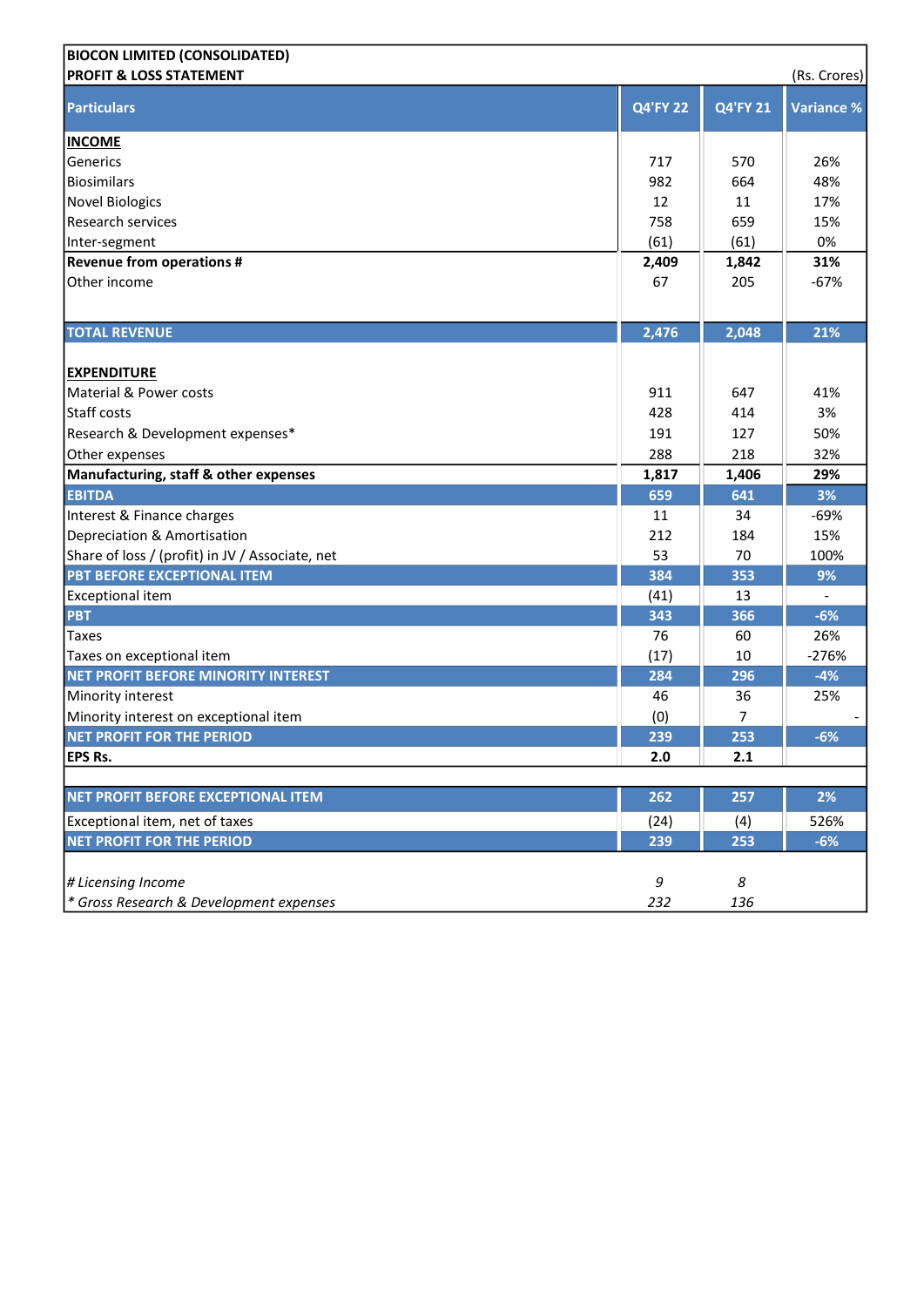| <b>BIOCON LIMITED (CONSOLIDATED)</b><br><b>PROFIT &amp; LOSS STATEMENT</b> |                  |           | (Rs. Crores)      |
|----------------------------------------------------------------------------|------------------|-----------|-------------------|
| <b>Particulars</b>                                                         | <b>Q4' FY 22</b> | Q3' FY 22 | <b>Variance %</b> |
| <b>INCOME</b>                                                              |                  |           |                   |
| Generics                                                                   | 717              | 607       | 18%               |
| <b>Biosimilars</b>                                                         | 982              | 981       | 0%                |
| <b>Novel Biologics</b>                                                     | 12               | 16        | $-21%$            |
| Research services                                                          | 758              | 641       | 18%               |
| Inter-segment                                                              | (61)             | (72)      | $-15%$            |
| <b>Revenue from operations #</b>                                           | 2,409            | 2,174     | 11%               |
| Other income                                                               | 67               | 48        | 39%               |
| <b>TOTAL REVENUE</b>                                                       | 2,476            | 2,223     | 11%               |
| <b>EXPENDITURE</b>                                                         |                  |           |                   |
| Material & Power costs                                                     | 911              | 798       | 14%               |
| Staff costs                                                                | 428              | 450       | $-5%$             |
| Research & Development expenses*                                           | 191              | 138       | 38%               |
| Other expenses                                                             | 288              | 300       | $-4%$             |
| Manufacturing, staff & other expenses                                      | 1,817            | 1,686     | 8%                |
| <b>EBITDA</b>                                                              | 659              | 537       | 23%               |
| Interest & Finance charges                                                 | 11               | 15        | $-29%$            |
| Depreciation & Amortisation                                                | 212              | 206       | 3%                |
| Share of loss / (profit) in JV / Associate, net                            | 53               | 47        | 100%              |
| PBT BEFORE EXCEPTIONAL ITEM                                                | 384              | 269       | 43%               |
| Exceptional item, Net                                                      | (41)             |           | $-100%$           |
| <b>PBT</b>                                                                 | 343              | 269       | 27%               |
| Taxes                                                                      | 76               | 49        | 53%               |
| Taxes on exceptional item                                                  | (17)             |           | 0%                |
| <b>NET PROFIT BEFORE MINORITY INTEREST</b>                                 | 284              | 220       | 29%               |
| Minority interest                                                          | 46               | 33        | 40%               |
| Minority interest on exceptional item                                      | (0)              |           |                   |
| <b>NET PROFIT FOR THE PERIOD</b>                                           | 239              | 187       | 28%               |
| <b>EPS Rs.</b>                                                             | 2.0              | 1.6       |                   |
| NET PROFIT BEFORE EXCEPTIONAL ITEM                                         | 262              | 187       | 40%               |
| Exceptional item, net of taxes                                             | (24)             |           |                   |
| <b>NET PROFIT FOR THE PERIOD</b>                                           | 239              | 187       | 28%               |
|                                                                            |                  |           |                   |
| # Licensing Income<br>* Gross Research & Development expenses              | 9<br>232         | 17<br>178 |                   |
|                                                                            |                  |           |                   |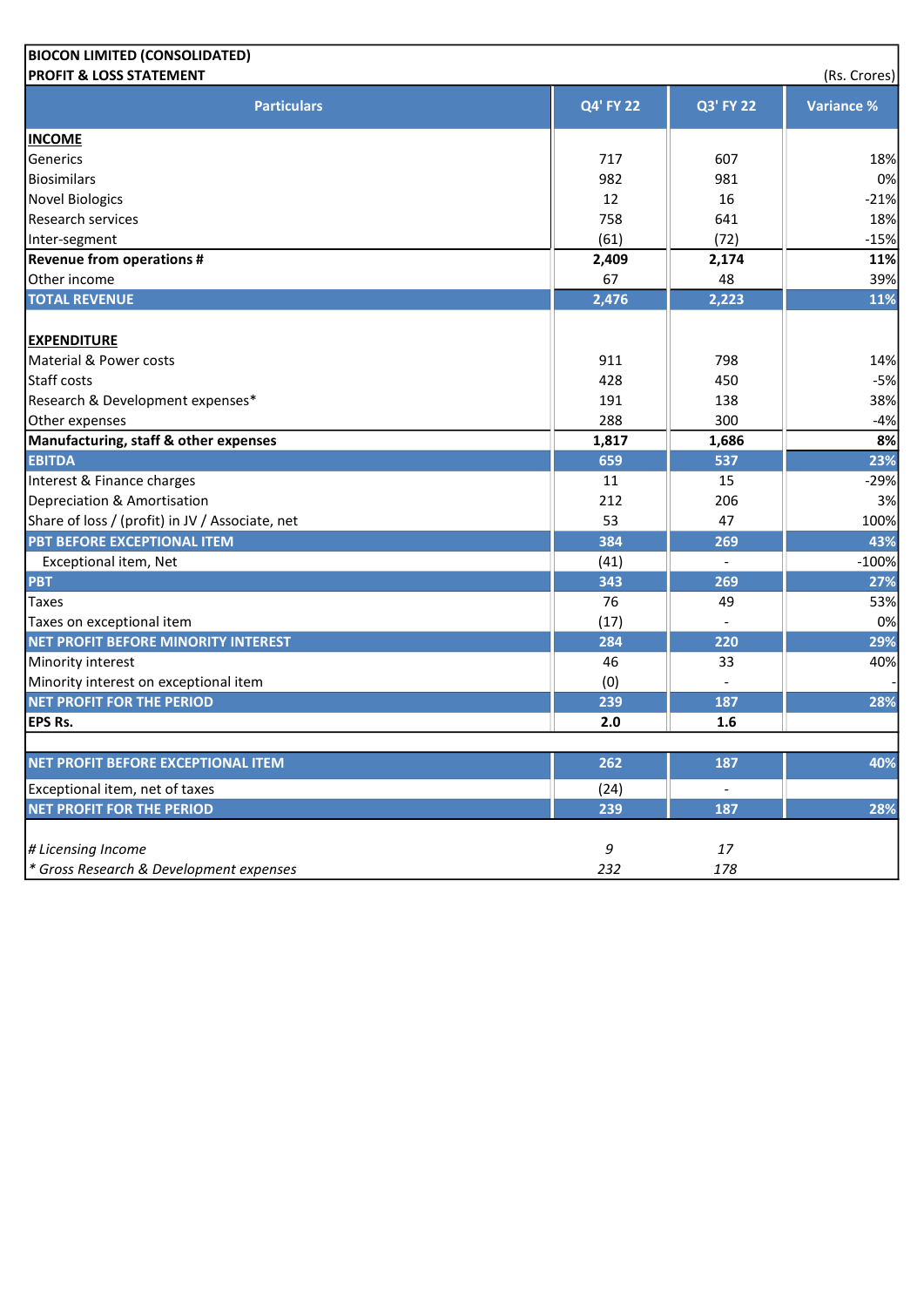| <b>BIOCON LIMITED (CONSOLIDATED)</b>            |              |                |                   |
|-------------------------------------------------|--------------|----------------|-------------------|
| <b>PROFIT &amp; LOSS STATEMENT</b>              |              |                | (Rs. Crores)      |
| <b>Particulars</b>                              | <b>FY 22</b> | <b>FY 21</b>   | <b>Variance %</b> |
| <b>INCOME</b>                                   |              |                |                   |
| Generics                                        | 2,341        | 2,363          | $-1%$             |
| Biosimilars                                     | 3,464        | 2,800          | 24%               |
| <b>Novel Biologics</b>                          | 51           | 11             | 386%              |
| <b>Research services</b>                        | 2,604        | 2,184          | 19%               |
| Inter-segment                                   | (276)        | (215)          | 29%               |
| <b>Revenue from operations #</b>                | 8,184        | 7,143          | 15%               |
| Other income                                    | 213          | 255            | $-16%$            |
| <b>TOTAL REVENUE</b>                            | 8,397        | 7,398          | 14%               |
| <b>EXPENDITURE</b>                              |              |                |                   |
| Material & Power costs                          | 3,035        | 2,514          | 21%               |
| Staff costs                                     | 1,710        | 1,566          | 9%                |
| Research & Development expenses*                | 595          | 553            | 8%                |
| Other expenses                                  | 874          | 858            | 2%                |
| Manufacturing, staff & other expenses           | 6,214        | 5,490          | 13%               |
| <b>EBITDA</b>                                   | 2,183        | 1,907          | 14%               |
| Interest & Finance charges                      | 68           | 58             | 17%               |
| Depreciation & Amortisation                     | 814          | 715            | 14%               |
| Share of loss / (profit) in JV / Associate, net | 207          | 79             | 100%              |
| PBT BEFORE EXCEPTIONAL ITEM                     | 1,094        | 1,055          | 4%                |
| Exceptional item, Net                           | (111)        | 13             |                   |
| <b>PBT</b>                                      | 983          | 1,068          | $-8%$             |
| <b>Taxes</b>                                    | 241          | 212            | 14%               |
| Taxes on exceptional item                       | (29)         | 10             | $-404%$           |
| <b>NET PROFIT BEFORE MINORITY INTEREST</b>      | 772          | 846            | $-9%$             |
| Minority interest                               | 132          | 99             | 33%               |
| Minority interest on exceptional item           | (8)          | $\overline{7}$ |                   |
| <b>NET PROFIT FOR THE PERIOD</b>                | 648          | 740            | $-12%$            |
| <b>EPS Rs.</b>                                  | 5.4          | 6.2            |                   |
| NET PROFIT BEFORE EXCEPTIONAL ITEM              | 722          | 744            | $-3%$             |
| Exceptional item, net of taxes                  | (74)         | (4)            |                   |
| <b>NET PROFIT FOR THE PERIOD</b>                | 648          | 740            | $-12%$            |
| # Licensing Income                              | 49           | 40             |                   |
| * Gross Research & Development expenses         | 711          | 627            |                   |